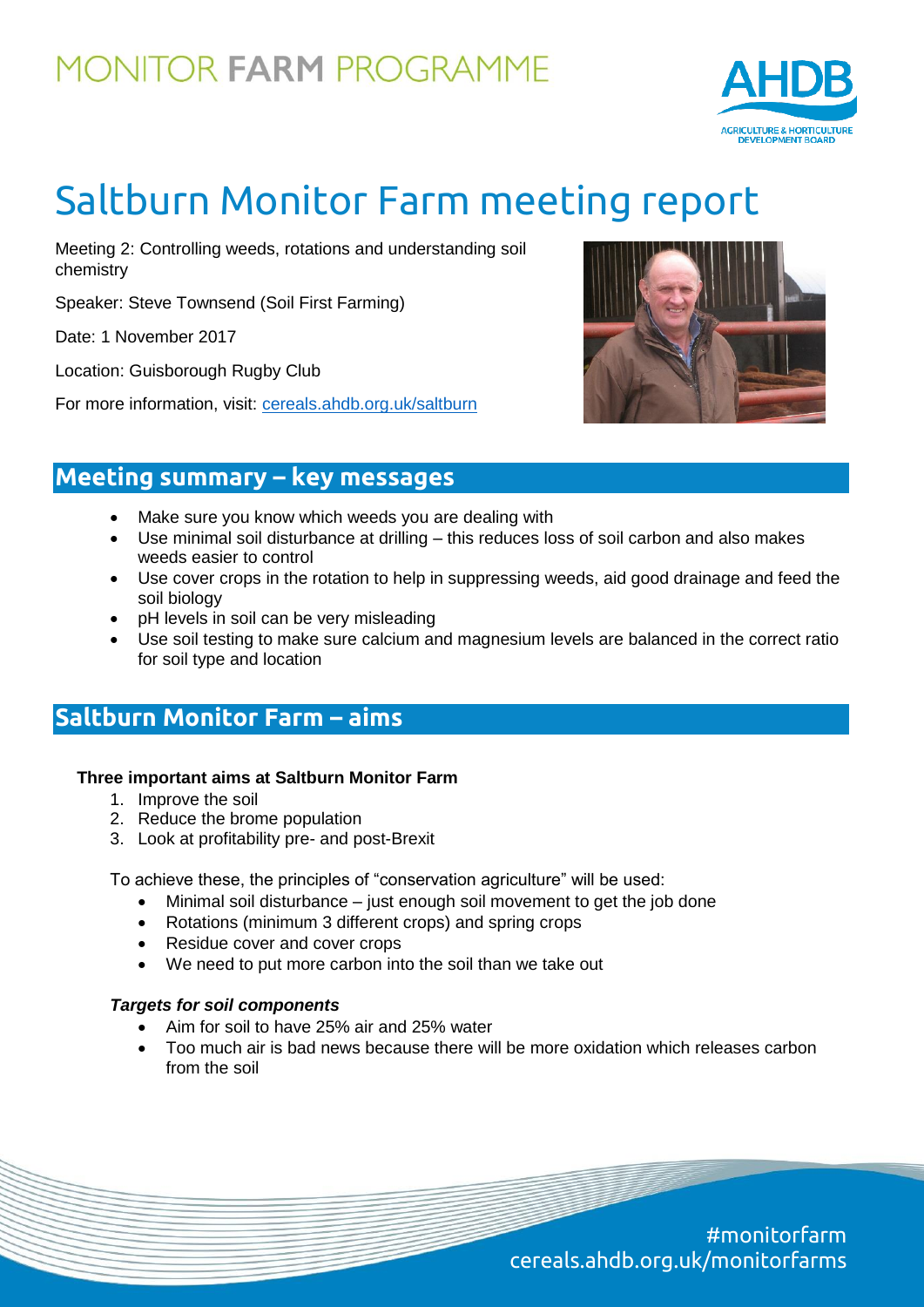

#### **Weed control**

It is very important to know what you are dealing with. At the monitor farm the main problem is giant brome (rather than sterile brome) which is less sensitive to herbicide than sterile brome but it has two weaknesses - it is:

- a cultivation weed
- dormant in UV light

## **Six keys to weed control**

- *1. Minimal soil disturbance*
- 2. *Stabilised weed seed zone*
	- Cultivation encourages weed germination so it is important to minimise soil disturbance at drilling
	- A stable seed zone then results with the weed seeds confined in a narrow layer, whereas in a cultivated soil the weed seeds are mixed up in the soil profile
- *3. Residue cover*
- Allelopathy is the effect of decaying organic matter on crops; acids are released which directly affect the weeds/seeds **Rotation** 
	- This can mean that no broad leaved weed herbicide is needed after a particular cover crop such as oats
	- Residue and slugs increased residue will increase slugs in the short term but there will be an eventual decline as a balance is achieved, eg beetles move in gradually and eat slugs
	- Chop all residue/straw this will improve the soil because you are putting more carbon into the soil than you are taking out
	- If you are concerned about chopped straw keeping the soil wet, autocasting or broadcasting into the crop, use a cover crop like mustard – this then grows up through the residue and dries the soil out via transpiration
	- $\bullet$  If you are chopping straw do the combining at an angle so that a tine drill will even out any poorly spread areas without resorting to cultivations
	- Why covered soil is important it prevents capping (soil surface compaction)
	- 4. *Cover crops* why grow them?
		- To feed the bugs
		- To suppress weeds if a brome plant gets too big it releases chemicals that suppress the germination of other brome seeds so you need to make sure this doesn't occur so the brome keeps germinating and offering opportunities to control
		- Drainage any root greater than 0.5 mm across provides soil drainage
		- Oilseed rape can be a very good cover crop. If you direct drill wheat into OSR the slugs eat the OSR and leave the wheat. By the time the slugs have eaten the OSR the wheat has grown away enough
		- Examples of good (and cheap) cover crops mustard, linseed, volunteer OSR

#monitorfarm cereals.ahdb.org.uk/monitorfarms

disturbance **Stabilised weed** seed zone

**Minimal soil** 

**Residue cover** 

**Cover crops** 

**Rotation** 

**Double breaks**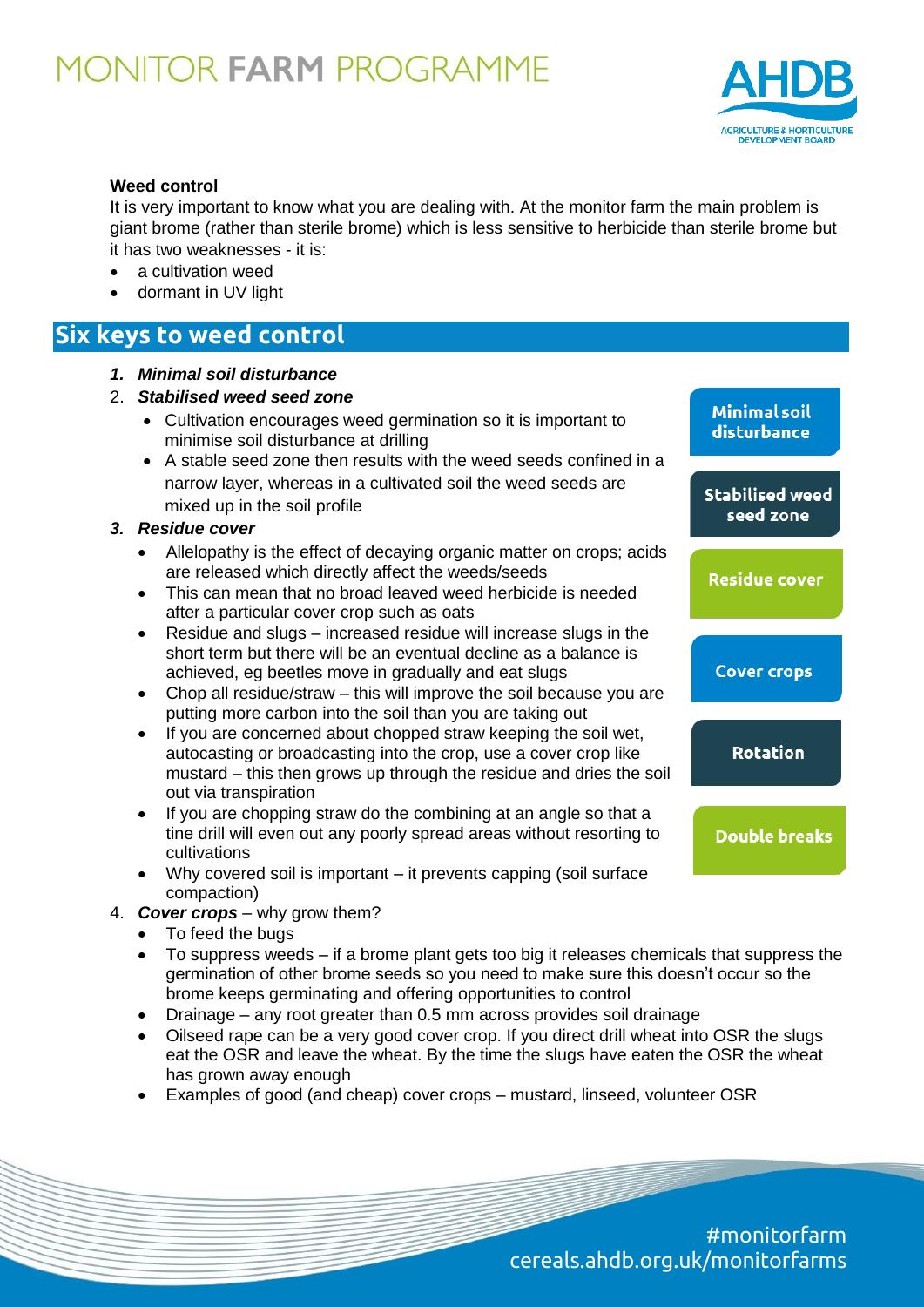

#### *5. Rotation*

- Never miss an opportunity to put roots into the soil
- Make sure you have a sterile strip round the field margin
- 6. *Double breaks* good for weed control

### **Rotations**

The new rotation replaces a block of continuous wheat which was costing more to grow than anything else.

| <b>Old</b> (still used on 80% of farm) | <b>New</b> (now used on 20% block) |
|----------------------------------------|------------------------------------|
| Oilseed rape                           | Winter beans                       |
| Winter wheat                           | Winter wheat                       |
| Winter barley                          | Cover crop                         |
|                                        | Spring barley                      |
|                                        | Cover crop                         |
|                                        |                                    |

#### *Notes on the rotation*

- Why winter beans because they are early harvesting so you can get done when soil conditions are better
- Why not oilseed rape it is important not to let oilseed rape drive the rotation
- Why avoid winter wheat/winter barley you can end up with a lot of wheat in the barley. This is not a problem if you are growing for feed but could be a problem if you are selling it
- Minimal soil disturbance has been achieved by changing the drill to a Horsch with knife coulters. These result in very little soil being moved which creates a stabilised weed seed zone
- Straw will be chopped to create residue
- Broadleaved cover crops are growing which create a live stale seed bed, so graminicides can be used to spray off flushes of brome

#### **Soil chemistry**

- Elements can affect soil structure and health
- Calcium (Ca) is the main one after carbon it improves soil structure and health through soil particle flocculation (tilth)
- Magnesium (Mg), potassium (K) and sodium (Na) reduce soil structure through deflocculation
- The Ca:Mg ratio is very important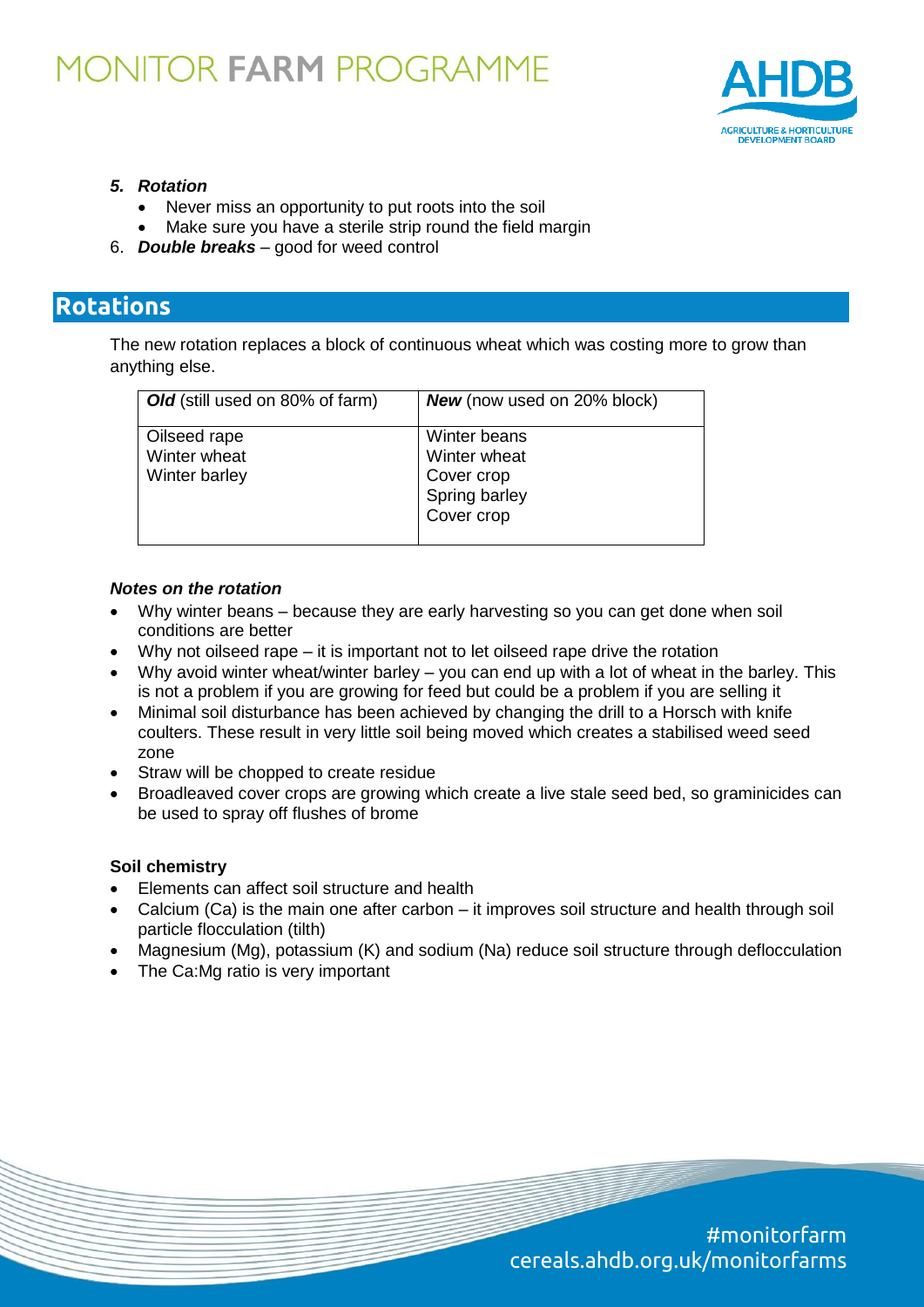

#### *What about pH?*

- It can be very misleading because it is affected by all positive elements – not just calcium
- If you get the calcium and magnesium balanced the pH will look after itself

#### *Albrecht (cation exchange capacity)*

- Tells you the percentage of positive elements attached to negative sites on soil clay or organic matter
- Main elements Ca, Mg, Na, K
- Related to soil type and location
- Ca :  $Mg = 80\%$  of cation exchange (68% Ca:12% Mg)
- Ca : Mg in sandy soils is 60% to 20%, and clays 72%:8%

#### *Using precision soil data and Albrecht at Saltburn Monitor Farm*

- Aim to make the precision data as practical as possible
- Colour differences on soil conductivity maps indicate different ratios
- This gives an idea of how balanced the soils are
- Target Ca + Mg =  $80\%$
- Ca is advised to be 72% due to the farm's soil types, dominated by silt & clay and location, ie high rainfall
- From the ratios you can work out how much lime to add standard granulated lime is recommended because nearly all the calcium is available (lime particle size is often too large to be useful/available)
- 240 kg/ha will be added over the next 3–5 years which will help to spread the cost

#### *Using gypsum*

- High magnesium land is very wet because magnesium holds on to more water than any other element
- Use it to increase calcium and reduce magnesium in heavier soil
- The soil needs to be well drained
- The calcium needs to be 60–68% for gypsum to work, so raise it with lime first
- What about recycled gypsum? A cheaper option but it would have to be used only with no-till



*Mustard and oilseed rape cover crop – showing patchy establishment*



*Cover crop and chopped straw residue*



*Soils compared – compacted heavy clay soil under cover crop (right) compared with non-compacted from edge of field*